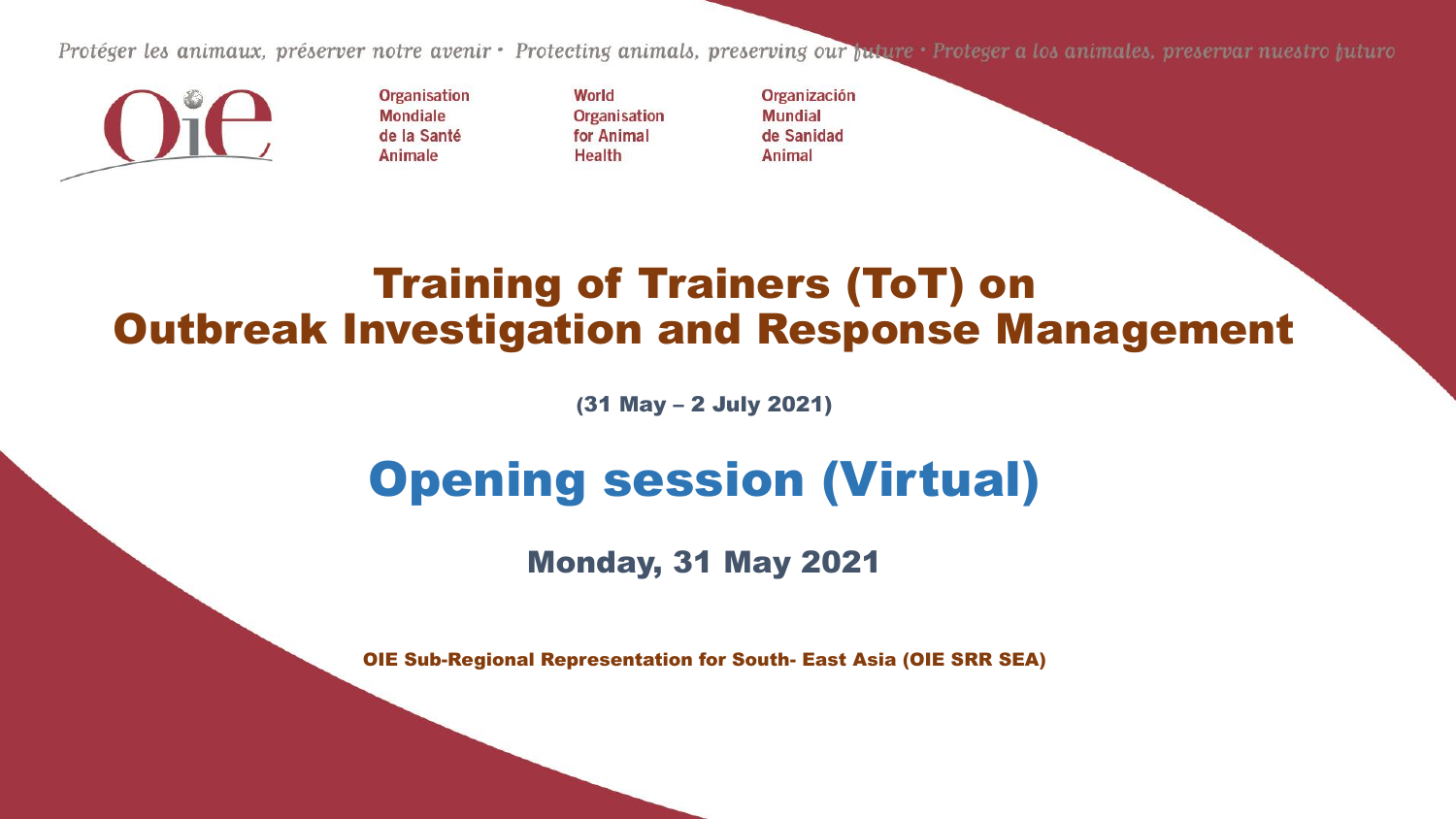#### Training of Trainers (ToT) on Outbreak Investigation and Response Management 31 May - 2 July 2021

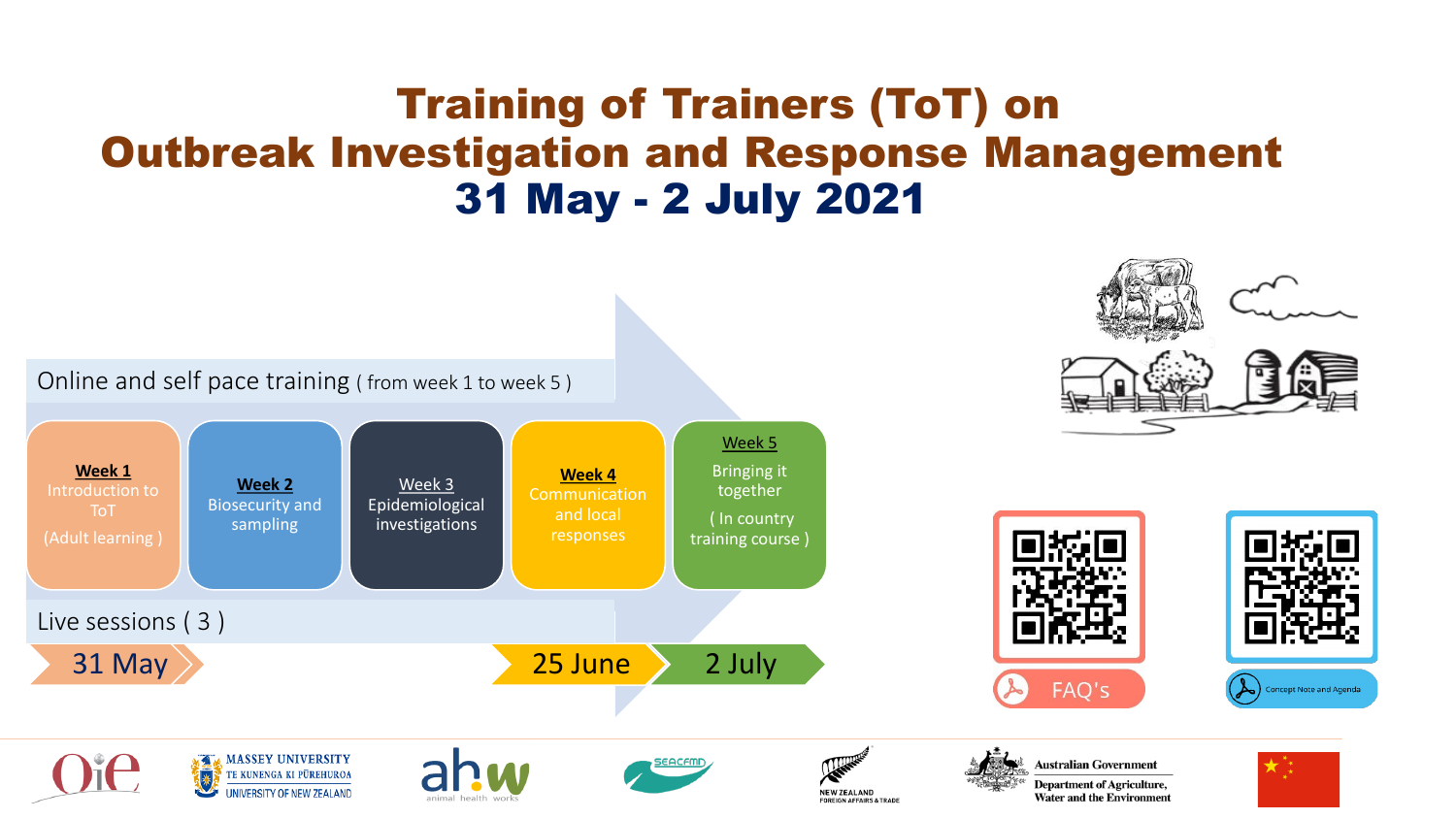





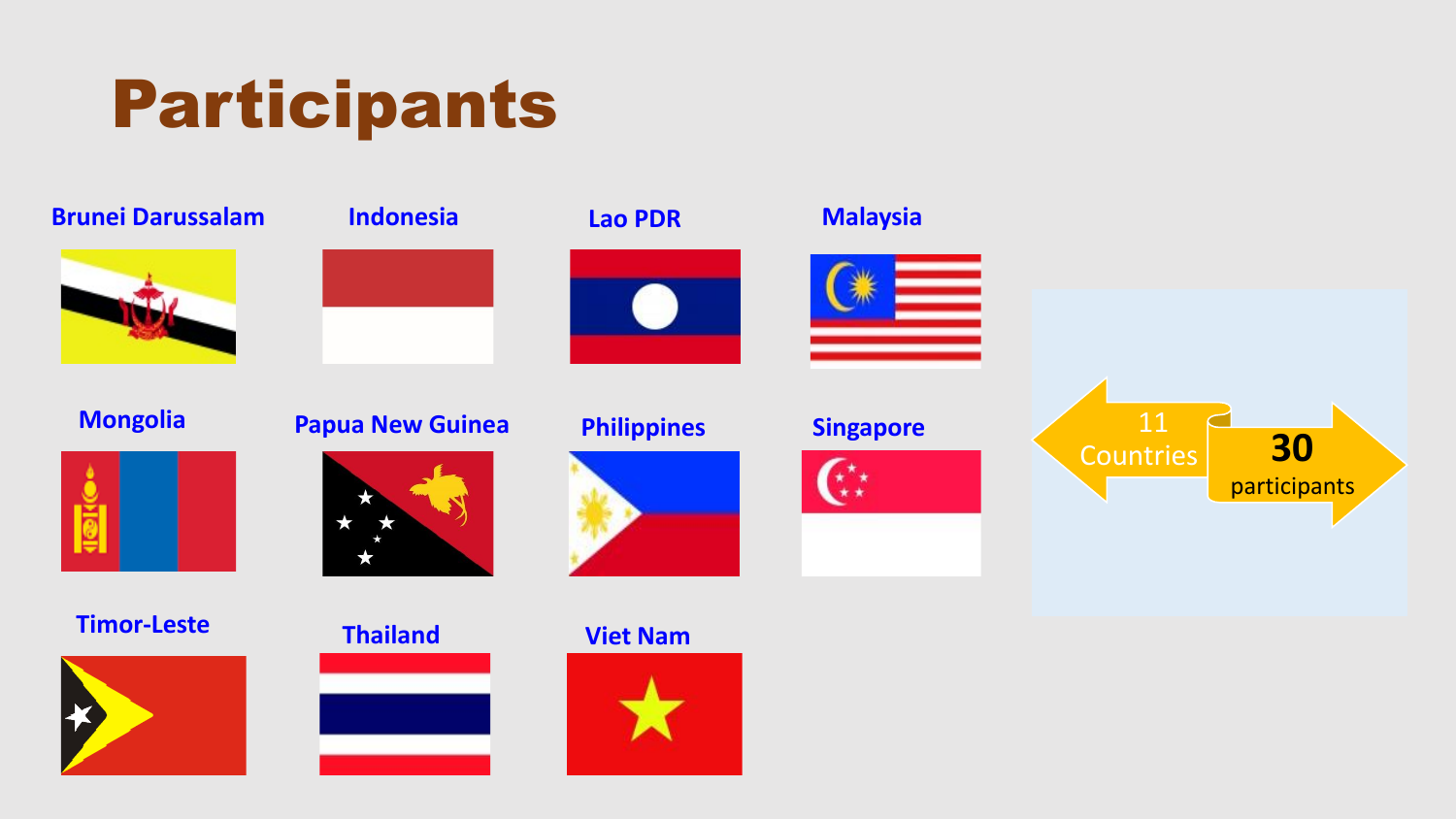#### Live Session 'Training of Trainers (ToT) in Outbreak Investigation and Response Management, 2021' **Inaugural session: Monday, 31 May 2021**

2.00 -3.05 PM Bangkok time (GMT +7 )

| <b>Time</b> | <b>Topic</b>                                                                                                              | <b>Speaker</b>                                       |
|-------------|---------------------------------------------------------------------------------------------------------------------------|------------------------------------------------------|
| 2.00 PM     | Context (MC)                                                                                                              | Dr Ashish Sutar, OIE SRR SEA                         |
| 2.05PM      | Opening remark by OIE - importance of<br>capacity building in FMD prevention and<br>control in SE Asia                    | Dr Ronello Abila, OIE SRR SEA                        |
| 2.15 PM     | Opening remark by MU- Introduction to the<br>ToT, facilitators, learning objectives and<br>structure.                     | Dr Cord Heuer, the EpiCentre, Massey<br>University   |
| 2.30 PM     | Introduction to stream training account,<br>access, technical assistance and how to use<br>the streamline and next steps, | Dr Art Subharat, the Epicentre Massey<br>University. |
| 2.40 PM     | Introduction to Week-1 of the ToT                                                                                         | Dr Chris Bartels, Animal Health Works                |
| 2.45 PM     | Q & A Session and Zoom poll                                                                                               | Dr Ashish Sutar, OIE SRR SEA                         |
| 3.00 PM     | Closing remark                                                                                                            | Dr Ronello Abila, OIE SRR SEA                        |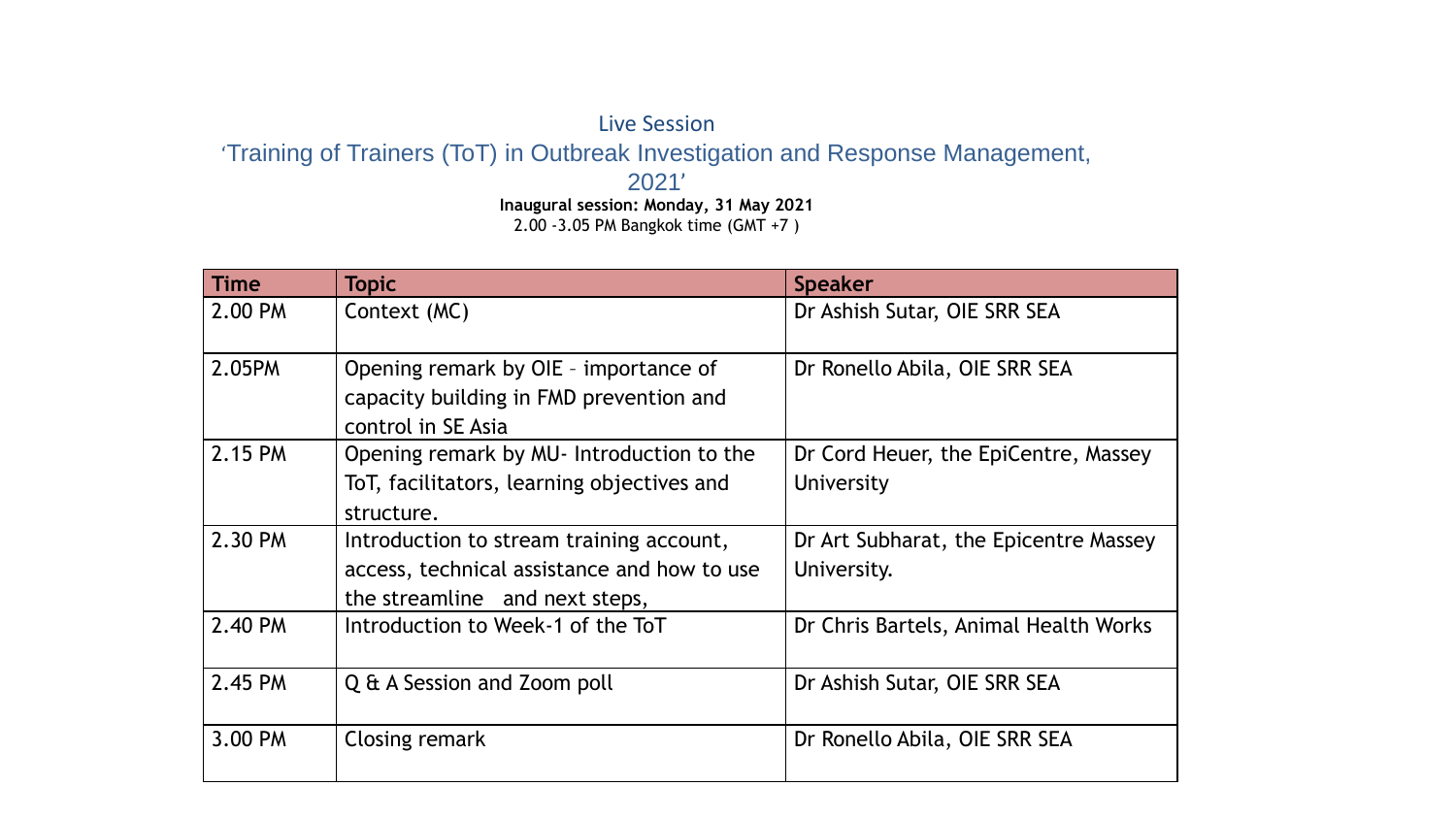### Chat wave

Task : You have **one minute** to respond in Chat box to the question.

The answer will brief or even couple of words



#### Are you ready ?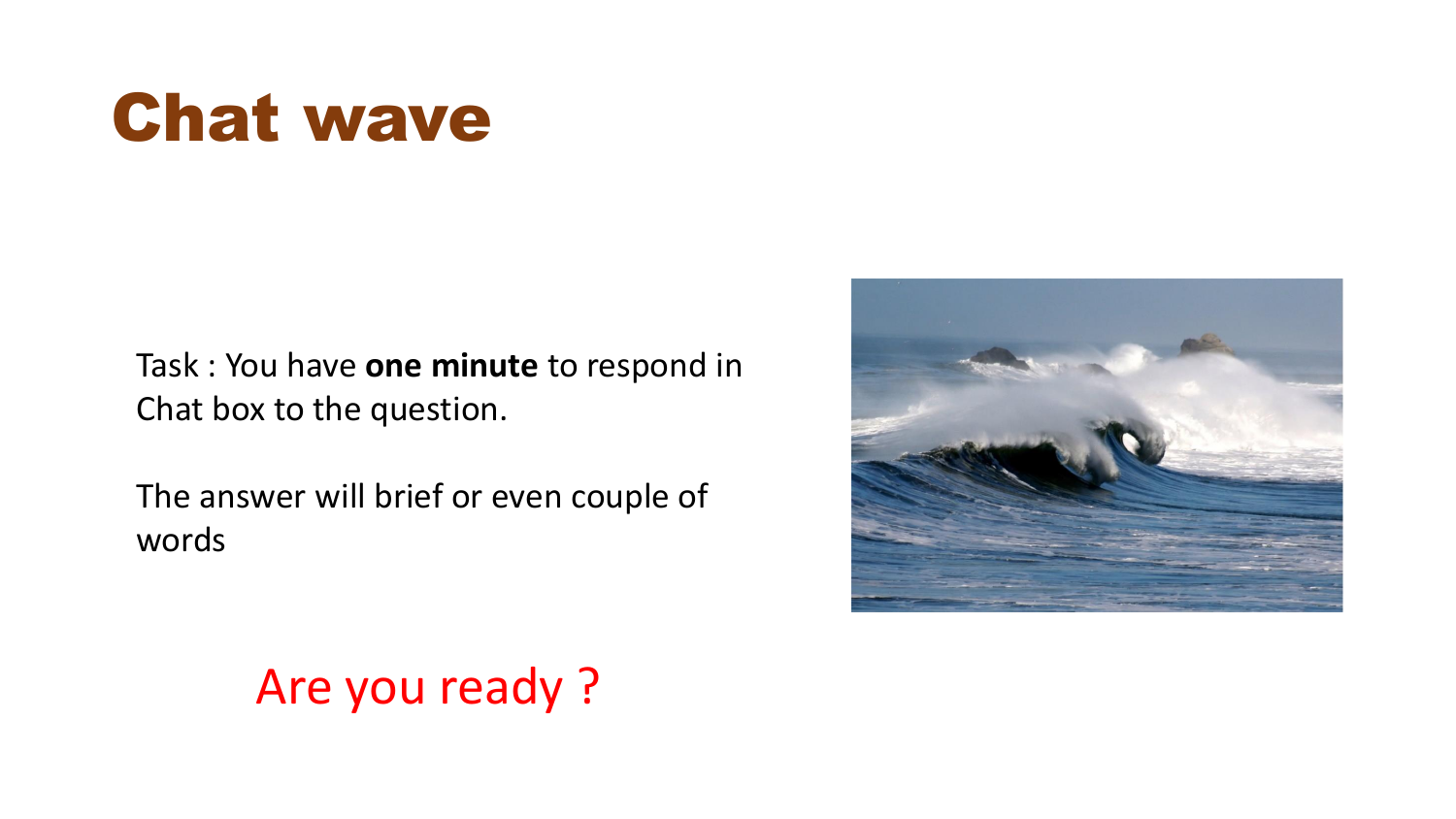

## **Q. Please briefly share your expectation from this ToT?**

| 00:00:00 | Change Clock Type<br>Digital                                                        |
|----------|-------------------------------------------------------------------------------------|
|          | Duration: $ 00 \vee   00 \vee$<br>59 ₩                                              |
|          | <b>TimeUp Reminder</b><br>(Optional): $\vert - \vert \vee \vert$<br>$ \vee$ $ \vee$ |
|          | <b>Choose Sound Effect</b><br>None $\vee$                                           |

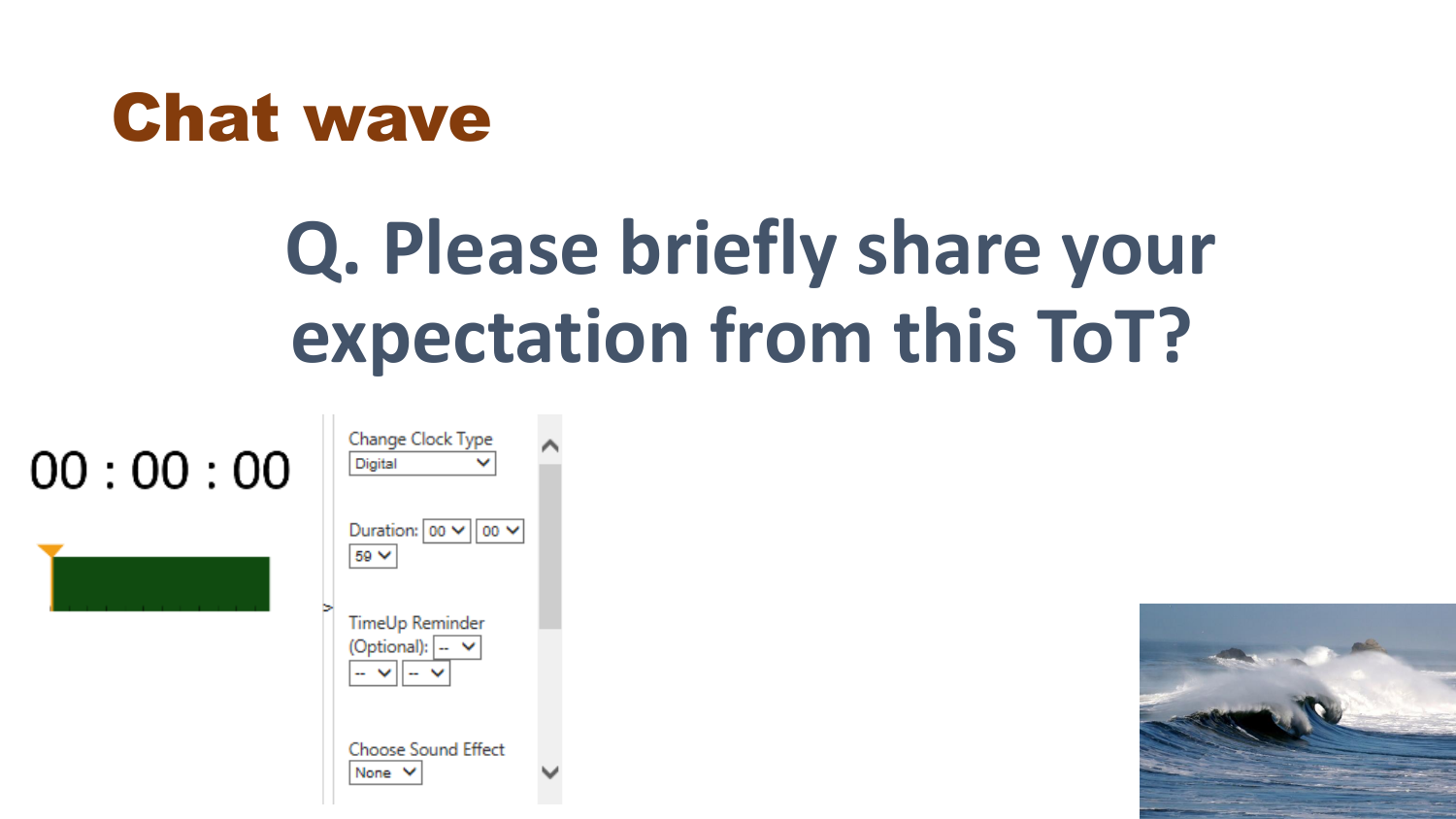### Chat wave

# **Q. Please briefly share challenges you foresee if any while undertaking this ToT?**